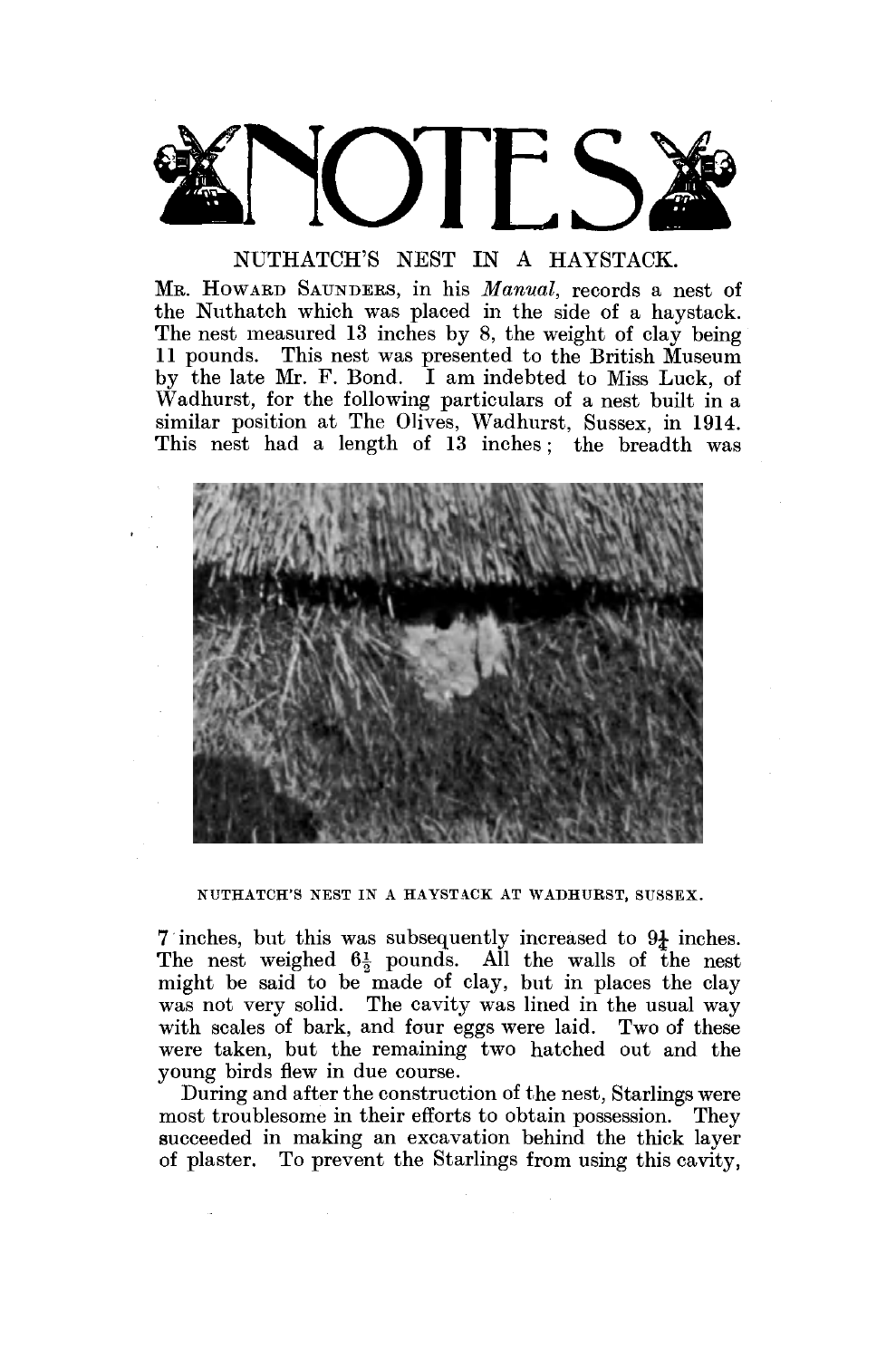one of the men on the estate placed a thick stick across the opening, and this the Nuthatches quickly plastered firmly in, quite closing the opening made by the Starlings. The birds were seen carrying the mud from a duck pond some distance away and also from a cow-yard and rubbish heap close by. The nest has been preserved.

R. OSWALD BLYTH.

[Mr. Bond's nest was found at East Grinstead (cf., Zoo!, 1871, p. 2850), and it is curious that this second record should be from the same county.—EDS.]

GREAT GREY SHRIKES IN SURREY AND KENT. ON January 30th, 1915, I shot an adult female Great Grey Shrike *(Lanius e. excubitor)* in Surrey', on a bit of moorland dotted about with trees. It is of the form known as Pallas's Grey Shrike with one white bar on the wing.

G. K. BAYNES.

ON January 26th, while walking within two miles of Tunbridge Wells, I saw and watched for half-an-hour a Great Grey Shrike. S. KENDALL BARNES.

# BREEDING-HABITS OP THE MISTLE-THRUSH.

I HAVE recently come across a most excellent paper on " The Nesting of a Pair of Mistle-Thrushes," by N. M. Richardson *(Proc, Dorset Nat, Hist, and Ant. Field Club,* XXIII., pp. 67- 86). As this is somewhat inaccessible to many ornithologists I give a resume of it. The nest was started on March 8th, 1901, and finished on March 11th; the eggs were laid on March 17th, 18th, and 19th, and the hen commenced to sit on March 20th. The young hatched on April 3rd (fourteen days), and the old birds swallowed the pieces of eggshell. The cock did practically all the feeding and the hen *all* the sitting; they both cleaned the nest (but usually the cock), swallowing the faeces until the last day or two, when they carried them away. The first two young flew on April 18th, and the third the next day. The hen regularly left the nest at 10 a.m. and 6 p.m. for 15 or 20 minutes.

There are detailed lists of the times of feeding and the food brought; these show that the average intervals between the feedings decreased irregularly from  $18\frac{3}{4}$  and 19 minutes on the first two days to  $7\frac{3}{4}$  and  $5\frac{1}{4}$  minutes on the last two. The longest interval was 33 minutes, and the shortest one minute. G. BATHURST HONY.

[Careful observations such as those given above are always valuable even where facts may be regarded as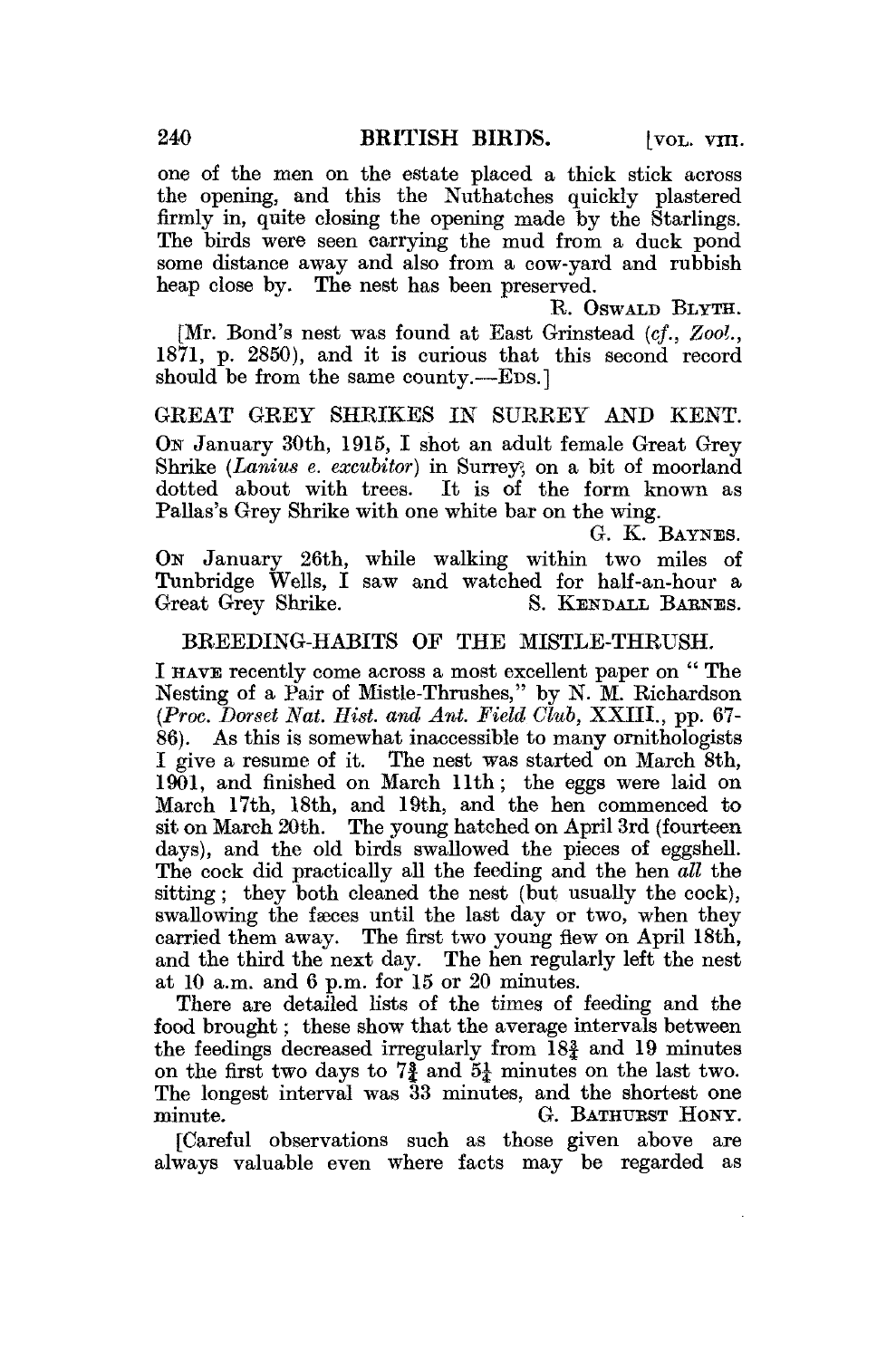## VOL. VIII.] NOTES. 241

established. In the incubation-period there is nearly always some variation. Thus Mr. S. E. Brock gives the incubation period as 13-14 days and the fledging-period as 13-14 days *(Zool.,* 1910, p. 117). An egg hatched out in an incubator on the 15th day (W. Evans). Naumann's statement that incubation lasts 16-17 days is evidently too high an estimate. He states that the male relieves the female on the nest during the mid-day hours, and further observations in this particular are desirable.—F.C.R.J.]

# SURF-SCOTER IN KENT.

ON January 12th, 1914, I obtained an excellent view of a Surf-Scoter *(Oidemia perspicillata)* on a pool near the sea not far from Lydd, in Romney Marsh. During the previous days a number of Scoters of both the commoner species *(0. nigra* and *0. fusca)* had come ashore, hardly able to fly, with their feathers full of oil and tar. On every pool near the sea, and in various parts of the sand and shingle, stranded Scoters were at the mercy of the local gunners, and I saw numbers that had been shot. The Surf-Scoter was beyond the region of the shooting, and was in company with Common and Velvet. I first saw it sitting on a bank with its head tucked away under its scapulars, the white patch on the back of the neck showing at some distance. It did not move till several birds on the water shuffled away, and I got within fifty yards before it walked down into the pool and scuttled across the water. Consequently I could see all the markings near the beak very distinctly, and its red legs were remarkably conspicuous as it splashed along the water. The oval patch of white on the back of the neck gave the bird a very absurd appearance, or so it seemed to me.

### H. G. ALEXANDER.

## ADULT SMEW IN SURREY.

AMONGST a lot of Pochard and Tufted Ducks on Frensham Great Pond, on January 10th, 1915, I noted a beautiful male Smew *(Mergiis albellus)* in adult plumage, diving incessantly. M. V. WENNER.

# ON THE METHOD OF PROGRESSION ON LAND OF A YOUNG RED-THROATED DIVER.

IN August, 1914, when at Golchika on the River Yenesei, Siberia, I was given a young Red-throated Diver *(Gavia stellaia)* in down. Requiring a photograph of the bird in *v*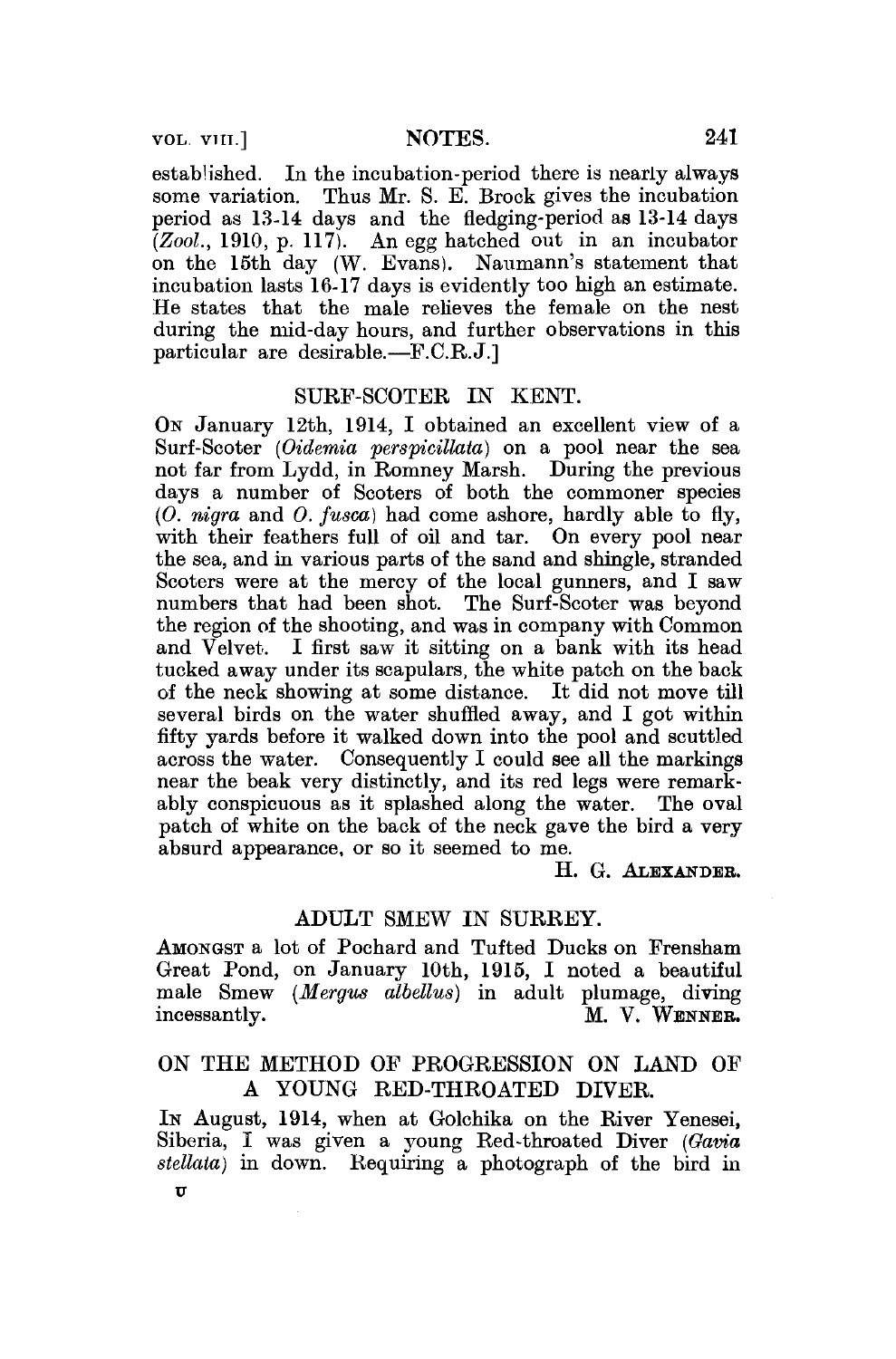the water, I took it down to a marsh near the river bank, and put it into a small shallow pool. Instead of diving, as my experience of the adult bird had led me to expect that it would do, it promptly turned ashore, landed, and set off across the mud at a pace that gave me some trouble to catch it, encumbered as I was with a camera and wading-boots. The bird did not move in an upright position as a dabchick does on shore, but propelled itself along on its breast by rapid jerks with its legs, assisted in a lesser degree by the wings. Each time that it was placed in the water it crawled ashore at once, and when, to test its powers of movement, I followed without touching it, it crossed a strip of mud thirty feet wide without difficulty. Mr. A. Trevor-Battye, writing of the young of this species, says : " A bird in down was brought me by a Samoyede, who declared that it ran out on to the ground when pressed. If it had not been told me by a man whose word I had the strongest reason to trust, I should not have quoted the statement.<sup>37</sup> (*Icebound on Kolguev, p.* 440.)

That the young of a species should possess activities not known in the adult is not surprising, as, for instance, the fledglings of Stints if pressed can take to the water and swim like Phalaropes; but I spent some time in watching the Red-throated Diver, which was common in the district, and was quite at a loss to see how the young, before they were able to fly, reached the river, which in some cases was a considerable distance from the pools where they were hatched. I wondered whether the activity of the chicks out of water was not due merely to accident, but was of positive use to them. Towards the end of August, a flapper only halffeathered appeared in the river. It certainly was not hatched on the bank, for I had patrolled every inch of it for two or three versts round, but I am pretty sure that it was the nest-fellow of the bird mentioned above. Both were hatched out on a marshy pool about half-a-mile from the river bank, and I visited the remaining youngster several times, until about ten days later it disappeared. The pool was completely isolated, and although the ground was marshy all the way and intersected with pools, it would have been necessary, in order to reach the river, to cross considerable stretches of sphagnum. The alternative is to suppose that the old bird carried the young—a feat of which I do not think this Diver would be capable, having regard to its structural peculiarities. MATTD D. HAVHAND.

[Many adult birds will depart from their normal habits when pressed; thus adult Waders have frequently been seen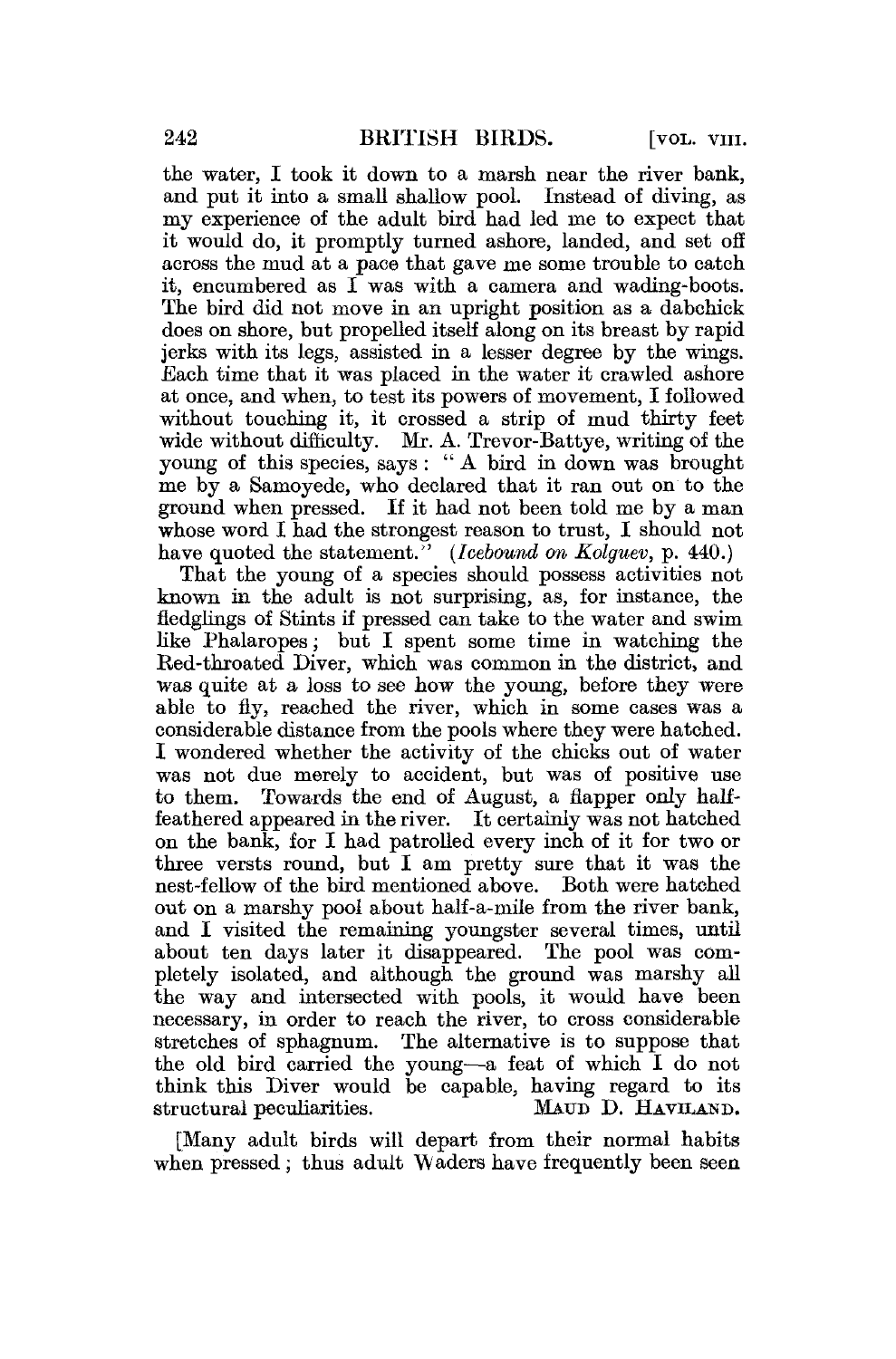VOL. VIII.] NOTES. 243

to swim, and we have heard of an adult Great Northern Diver progressing in much the same way as that described above. One of us has seen adult Guillemots progressing in much the same way when left by a falling tide in narrow creeks in a saltmarsh.—EDS.]

FEEDING HABIT OF RED-NECKED PHALAROPE. SOME photographs of mine of the Red-necked Phalarope *(Phalaropus lobatus)* appeared in the June issue of BRITISH BIRDS (Vol. VIII., pp.  $\bar{9}$ -12). As an appendix to the notes that accompanied them, I venture to record the following :—

Last summer I spent some time in watching some of this species, which were feeding in small parties in the shallow<br>pools in a large marsh by the River Yenesei. Siberia. My pools in a large marsh by the River Yenesei, Siberia. attention was called to a curious custom of two of the birds, which, remaining stationary would suddenly begin to pivot rapidly round and round on their own axis. After half-adozen turns they stopped, and snapped up floating particles from the surface of the water. Twice subsequently I saw single birds behave in the same way. It occurred to me that a possible explanation might be that the bottom was just beyond the reach of the birds, and that by creating a circular eddy with their bodies, the mud might be swirled to the top of the water, in the same way that tea-leaves can be drawn to the surface of a cup by stirring it with a spoon. Of course, Ducks can often be seen turning round and round when feeding with the head submerged, but this is incidental only to their position, and is not analogous to the action of the Phalaropes, which was performed when the birds were resting on the water. MAUD D. HAVILAND.

[The above is an interesting confirmation of a habit noted by Dr. P. H. Bahr in Scotland some years ago, and recorded in our first volume, pages 204-5.—EDS.]

GLAUCOUS GULLS INLAND IN AYRSHIRE. ALTHOUGH the appearances of Glaucous Gulls *(Larns glaucus)*  are fairly regular on our coasts, it may be of interest to note that on January 4th, 1915, I saw a white Gull together with four Herring-Gulls at the Kilmarnock waterworks. This bird, which proved to be a Glaucous Gull reaching the mature stage, was not obtained until February 4th, having remained about for a month. On February 5th another was noticed near on the ploughed land, and still remains as I write. The lochs are situated about fourteen miles from the sea. The weather during January was not The weather during January was not unusually stormy.  $E.$  RICHMOND PATON.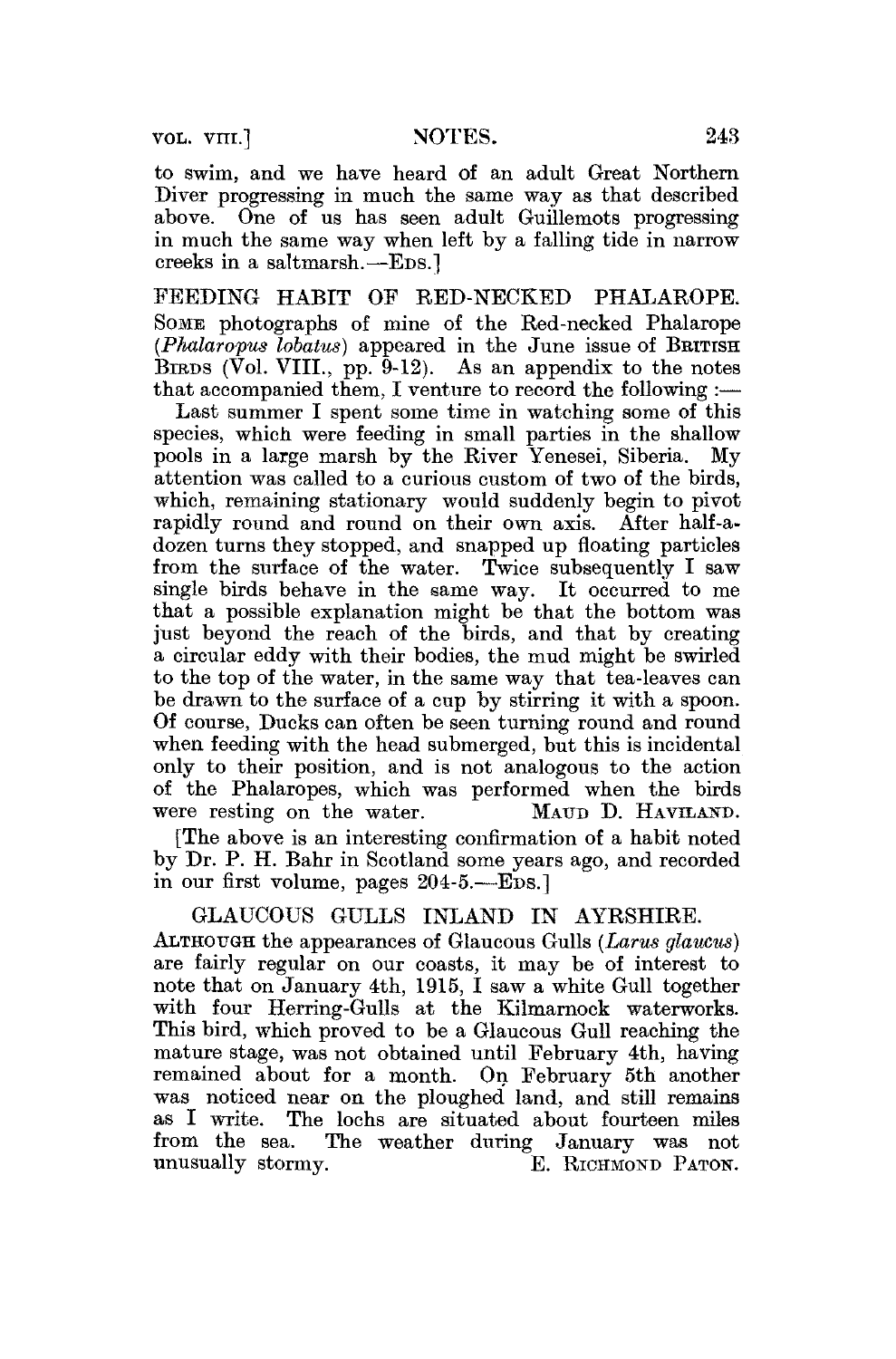# DAMAGE TO TAIL-FEATHERS OP POMATORHINE SKUA.

ON October 22nd, 1912, an adult male Pomatorhine Skua *(Stercorarius pomarinus)* was shot by the Light-keeper and forwarded to me in the flesh from Mutton Island, Galway.

The ends of the two long tail-feathers were broken off about an inch shorter than the others. This defect I attributed to the Light-keeper's anxiety to make the bird " look tidy"—for the quills had not the appearance of being shot away.

In reply to a letter the Light-keeper wrote that he had not broken them off. Mentioning the subject to a well-known taxidermist, he said that in two or three instances he had received Skuas injured in the same way, and that he had heard this injury attributed to the Great Skua, which, while chasing the Pomatorhine, nipped off the long ends of the tail-feathers.

This explanation is a remarkable one, which without corroboration I hesitate to accept.

Since writing the above I remembered another adult Pomatorhine Skua shot November 1st, 1908, on Tory Island, co. Donegal, whose two central tail-feathers were similarly broken. Can the vertical twisting weaken the shafts so much that winter gales break the ends off ? Both specimens are in my collection. RICHARD M. BARRINGTON.

There is evidence that the Pomatorhine Skua will snip off the ends of the tail-feathers of its companions and also the tips of the tail-feathers of Buffon's Skua. Mr. A. Roberts observed several at Scarborough in October, 1879, pursuing the Buffon's Skuas and snipping off their elongated tailfeathers, as well as acting in a similar way to their own species (B. of Yorks., II., p. 701). Mr. T. H. Nelson also notes that this defect was noticeable in several specimens examined by him *(loc. cit.).*—F.C.R.J.]

BLACK-HEADED BUNTING IN YORKSHIRE—*Correction.*— In our July issue *(antea,* p. 55) we referred to a Blackheaded Bunting *(Emberiza melunocephala)* which was exhibited at a meeting of the British Ornithologists' Club by Mr. A. F. Griffith, who stated that the bird had been presented to the Booth Museum at Brighton and that it was said to have been caught near Halifax, Yorkshire, in December, 1910, and subsequently kept in an aviary at Hove by Major Johnson until its death in 1912. Since the publication of the record in the Club's *Bulletin,* the editors of the *Naturalist* have been inquiring into its authenticity and